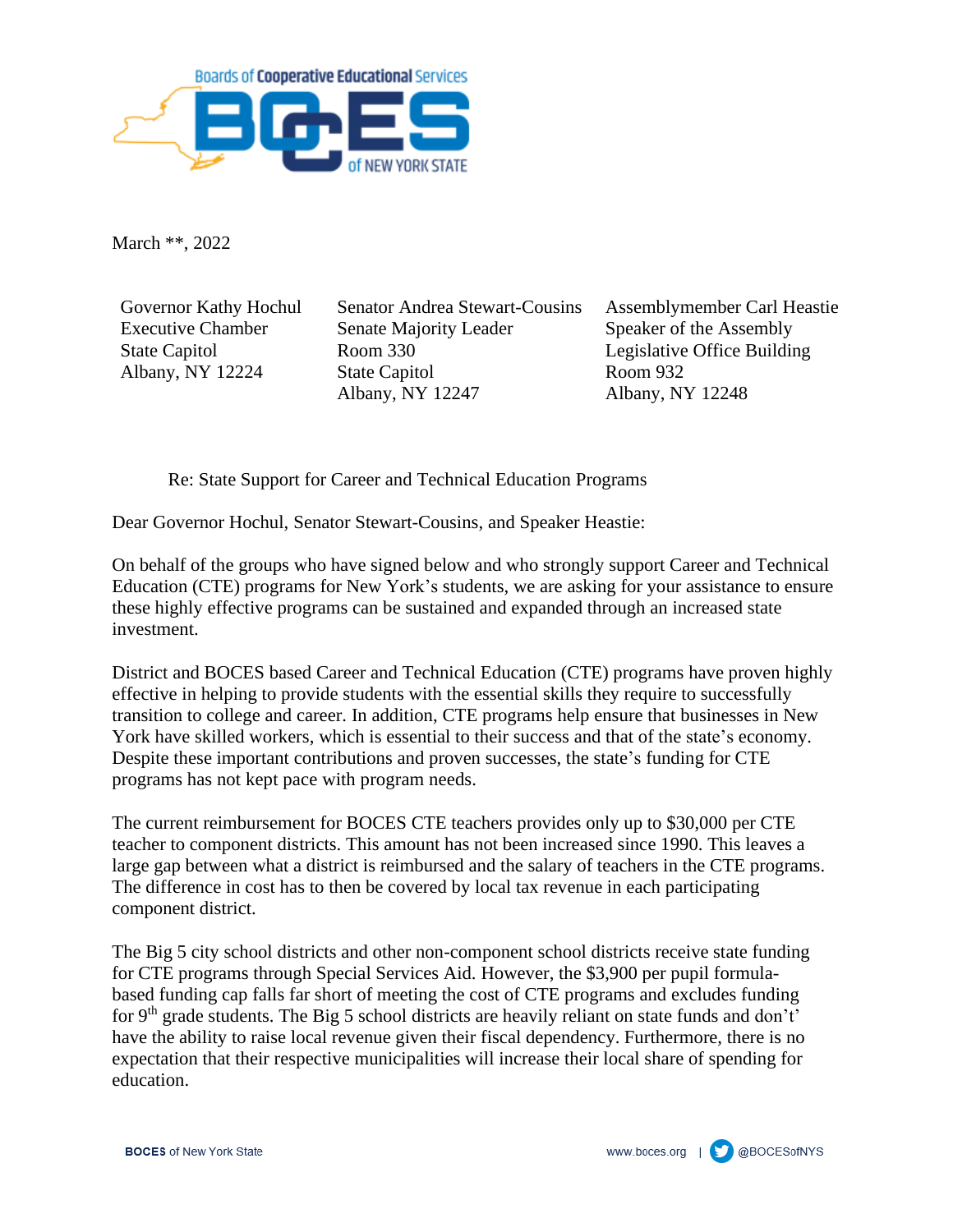To ensure the sustainability and growth of these programs, we ask that you include the following in the 2022-23 Final Budget proposal:

- *Increase the "aidable" salary for Boards of Cooperative Educational Services (BOCES) Career and Technical Education (CTE) instructors to \$60,000 over the next three school years;*
	- o *\$40,000 for SY 2022-23, \$50,000 for SY 2023-24, \$60,000 SY 2024,*
	- o *This increase would be more reflective of current salary scales; and*
- *Increase the per pupil cap and expand funding to 9th grade students for special services aid that is provided to the Big 5 school districts and other noncomponent school districts for CTE programs.*

As fixed costs (including contractual salary increases and health insurance) continue to rise the ability of local districts to continue to increase support to maintain existing CTE programs is in jeopardy. At the same time, in many regions and industries, demand for trained, skilled employees is increasing. CTE programs not only prepare students to enter the health care industry, but they are also leaders in training certified mechanical and electrical engineers and almost future employees for all aspects of the hospitality industry. However, demand is outpacing supply. Without updated and increased state support, school districts will not be able to continue to support programs at a participation level that allows these programs to expand and meet the student and industry needs, while still being mindful of local taxpayers and the tax cap.

CTE programs are a proven tool, helping students achieve academic and career success, and provide a proven alternative model for academic and career success. In 2019-20, nearly 40,000 students developed college and career-ready skills through their BOCES CTE program. 90% of BOCES CTE students graduated, a rate higher than the statewide average and while a significant number of students were able to enter the workforce from these programs, many students also went on to college. The Big 5 school districts and other non-component school districts also operate innovative and successful CTE programs. In many cases, graduation rates for pupils in these programs far exceed their district averages.

CTE programs are not just beneficial for students, but also forthe business community. Many of these programs have been designed in collaboration with local businesses to ensure the programs provide students with the skills which are required by employers, and employers have a pipeline of skilled future employees. In 2019-20, more than 5,000 businesses had representatives serve on BOCES CTE advisory councils. The Big 5 districts also work with industry leaders to expand programs to meet growing workforce demands.

For these reasons, the undersigned organizations strongly support Career and Technical Education Programs for students attending New York state public schools. We ask that you support these programs by including an increase in both the aidable salary for BOCES CTE instructors and Special Services Aid for CTE programs in the Big 5 school districts and other non-component school districts as part of the 2022-23 Final Budget proposal.